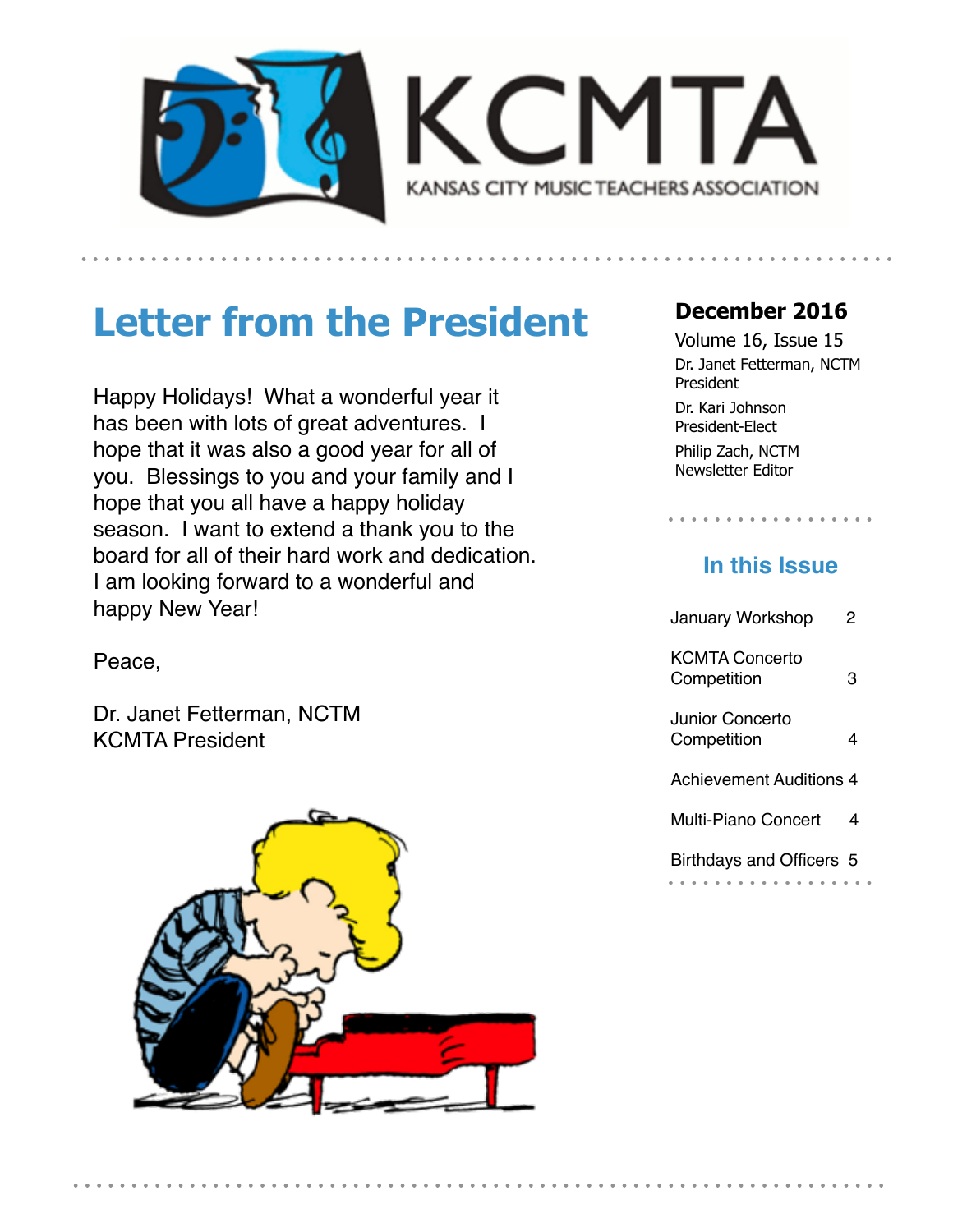## **JANUARY WORKSHOP: "The Mixing of Art and Music"**

Tour of the Nelson-Atkins Museum of Art with Docent Amy Moore

Who: Amy Moore When: FRIDAY, January 6, 2017 10:00 a.m. meeting, 10:15 a.m. tour Where: THE NELSON-ATKINS MUSEUM OF ART 4525 Oak Street, Kansas City, Missouri



As you know, there is no December meeting. But be sure to mark your 2017 calendars now for this unusual January meeting on an unusual date! Please join us on a Friday morning (the museum is closed on Tuesdays) for a short meeting, followed by a short tour of the unbelievable Nelson-Atkins Museum of Art! We'll hit the musical highlights and have our tour guide comment on the mixture of art and music and how they are tied together.

Amy Moore is a woman of many talents. She started as a piano major in her teens, but after about three years changed direction and ended up with a BS in nursing (her career included most recently hospice nursing). She's also a fabulous artist and muralist. Her art works are amazing! She's also been working at the Nelson as a guide for six months. Oh, and she's a former student of mine from a few years ago! She has a unique knowledge of both art and music that will make this tour so interesting for us! I had her do a similar one for my students in the summer, and they loved it! And, I think we'll not be able to resist staying for lunch in the Rozzelle Court Restaurant (if your schedule allows)!

Stay tuned for exact directions on where to meet at the museum. This is an excursion you won't want to miss!

Melody Stroth, NCTM Workshop VP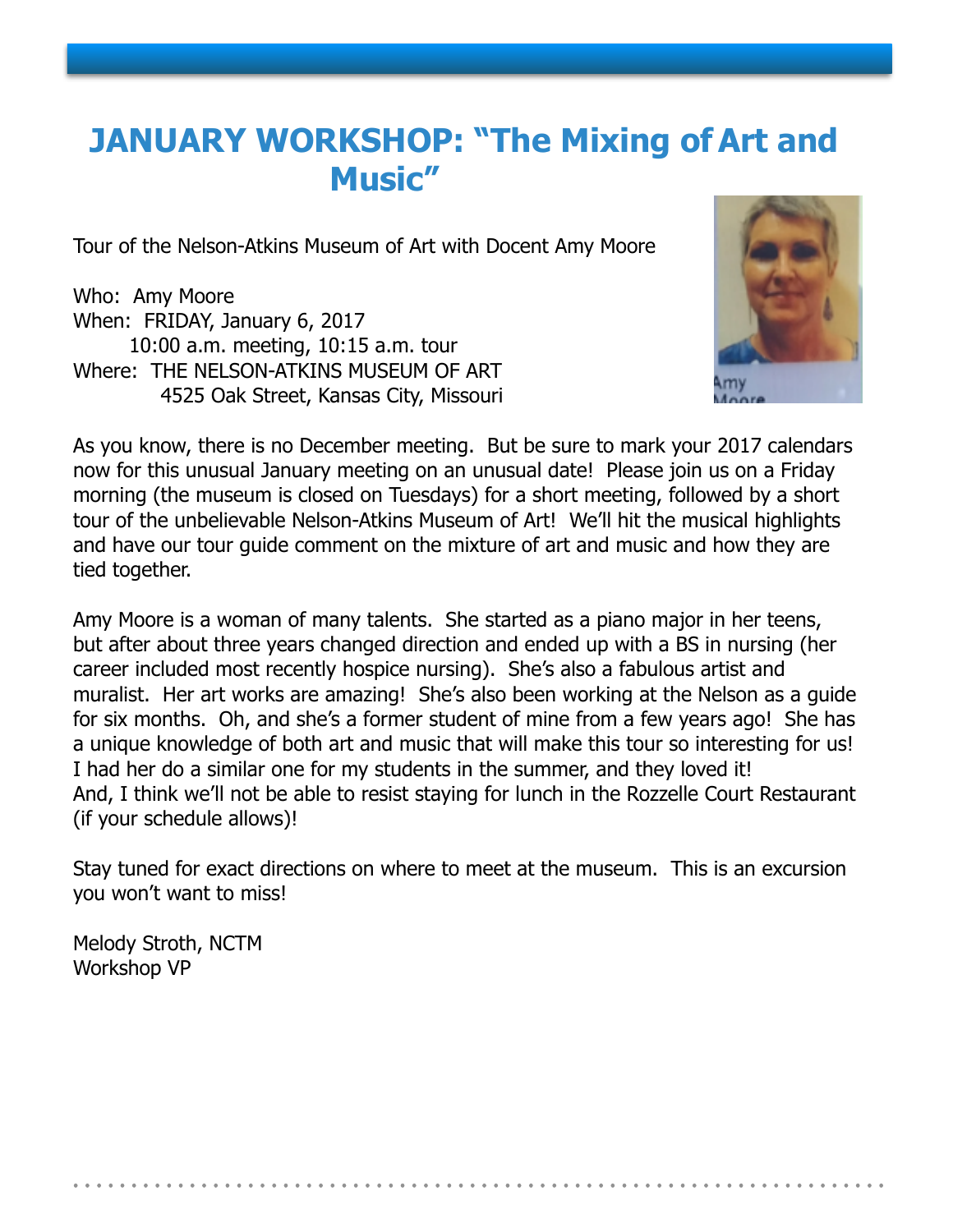#### **KCMTA-Heritage Philharmonic Concerto Competition**

This partnership with the Heritage Philharmonic is an opportunity for students of piano, strings, winds, and percussion to compete for scholarship awards and to perform a concerto movement with an orchestra. Three adjudicators may select a first place winner for both piano and instrumental categories. The first place winners will receive a \$500 music scholarship and will perform the concerto movement with the Heritage Philharmonic, conducted by Jim Murray. The second place winners will receive a \$250 award.

**Repertoire:** One movement (memorized) of a concerto for piano or other instrument from the standard repertoire, which has been approved by the conductor of the Heritage Philharmonic. Selections must have an orchestral accompaniment available for purchase or rental in the United States.

**Location:** Schmitt Music Center

**Postmark Deadline:** January 10, 2017

**Competition Date:** February 11, 2017

**Concert Date:** May 6, 2017

**Concert Location:** Blue Spring High School

**Eligibility:** High school pianists and instrumentalists age 14 to 18 as of February 11, 2017 and have not previously won the Heritage Philharmonic's Young Artist Competition are eligible to enter.

**Fee:** \$35.00 per student with no teacher fee for KCMTA members

\*or\* a student that resides in Jackson County, MO

\$35.00 per student plus \$25.00 teacher fee for members of MTNA

\$35.00 per student plus \$75.00 teacher fee with no MTNA membership

For more information visit:

http://kansascitymusicteachers .org/student-programs/ concerto-recital/ and <http://kansascitymusicteachers.org/student-programs/concerto-competition/>

Emily Yeh, NCTM, Chair



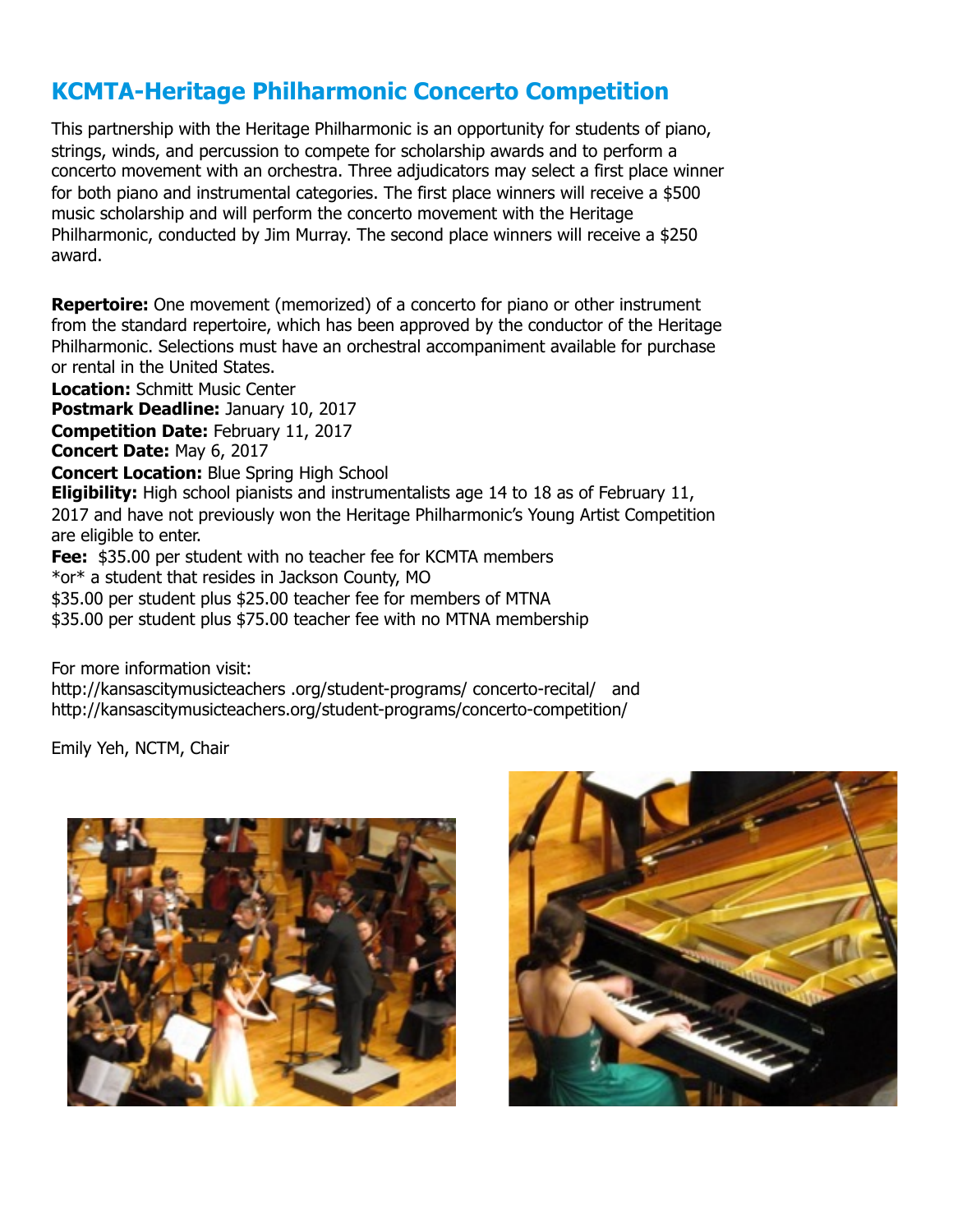#### **Junior Concerto Competition/Recital:**

This competition is an opportunity for young students of piano, strings, and instrumentalists to compete for awards and to perform in a recital setting. Adjudicator may select winners from each group. Each winner will receive an award. Students will perform one movement of a concerto by memory. Pedagogical concertos may be used.

**Location:** Schmitt Music Center **Postmark Deadline: January 10, 2017javascript:; Competition Date:** February 11, 2017

**Eligibility:** Young Musicians, Ages 10 or under as of February 11, 2017 Junior Musicians, Ages 11-14 as of February 11, 2017

**Fee:** \$35.00 per student with no teacher fee for KCMTA members \$35.00 per student plus \$25.00 teacher fee for members of MTNA \$35.00 per student plus \$75.00 teacher fee with no MTNA membership

### **The Achievement Auditions are Back!**

Linda Chen and Kari Johnson, co-chairs, are excited to bring back the Achievement Auditions this year. They are working together to update the technique and repertoire syllabus, and should have the information up and on the website by the end of October. In the meantime, please mark your calendars and save the date for April 29, 2017 at UMKC.

Please direct any questions to Kari Johnson-- karijohnsonpiano@gmail.com.

### **Multi Piano Concert - Winter Wonderland**

The first rehearsal will be December 17 at Schmitt Music. See the website for the updated rehearsal schedule.

Teachers wishing to purchase program ads should do so by December 21.

The dress rehearsal is January 7 at the Bell Center. Tickets for the performance will be sold at this rehearsal.

The concerts are at 2:00 and 4:00 on Sunday, January 8 at the Bell Center. All are welcome to attend. Performers are reminded that the dress code is black bottom and white top.

Thanks to all for your work preparing for this event!

Linda Featherston, NCTM KCMTA Multi Piano Chair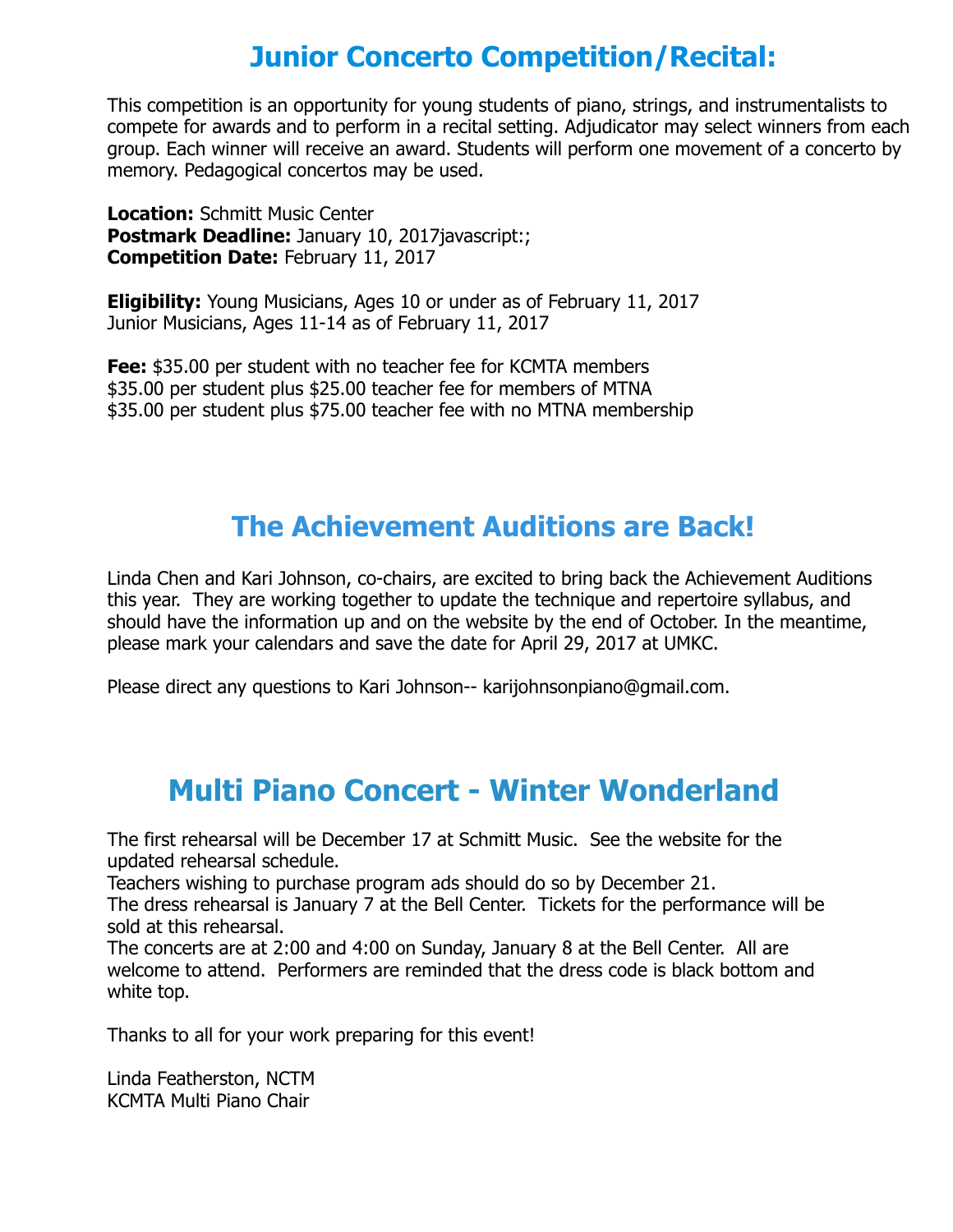#### **Current availability - 2:00 concert**

**Elementary** Batter Up/Secret Agent - 2 Simple Gifts/Sugar Plum Fairy - FULL Graceful Waltz/Feelin Spiffy - 2 Late Elementary Spanish Nights/Waterfall Rag - 1 Toy Soldiers/Mountain King - FULL Music of the Night/Edelweiss - 2 Intermediate Just Chillin Out/Northern Sky - 11 - The crowd LOVED this at the MTNA conference. Linus and Lucy - 6 Symphony No 40/Smoke and Mirrors - 9 Star Wars/James Bond - 1 Late Intermediate Imperial March/Cantina Band - 6 - There's a new Star Wars movie coming out in December. All That Jazz/Anything You Can Do - 4 Do You Want to Build a Snowman/Let It go - 12 - HELP! Early Advanced Freezing Hot - 5 Advanced Carmen Fantasy - 9

#### **Current availability - 4:00 concert**

**Elementary** Batter Up/Secret Agent - 9 - A great piece for younger children. Simple Gifts/sugar Plum Fairy - FULL Graceful Waltz/Feelin Spiffy - 6 - Another great one for younger children. **Late Elementarv** Spanish Night/Waterfall Rag - FULL Toy Soldiers/Mountain King - FULL Music of the Night/Edelweiss - FULL Intermediate Just Chillin Out/Northern Sky - 9 - The crowd LOVED this at the MTNA conference. Linus and Lucy - 2 Symphony No 40/Smoke and Mirrors - 5 Star Wars/James Bond - 3 Late Intermediate Imperial March/Cantina Band - 6 - There's a new Star Wars movie coming out in December. All that Jazz/Anything You Can Do - 5 Do You Want to Build a Snowman - 3 Early Advanced Freezing Hot - 9 Advanced Carmen Fantasy - 6

\*\*Pieces subject to cancellation if enrollment is significantly low.\*\*